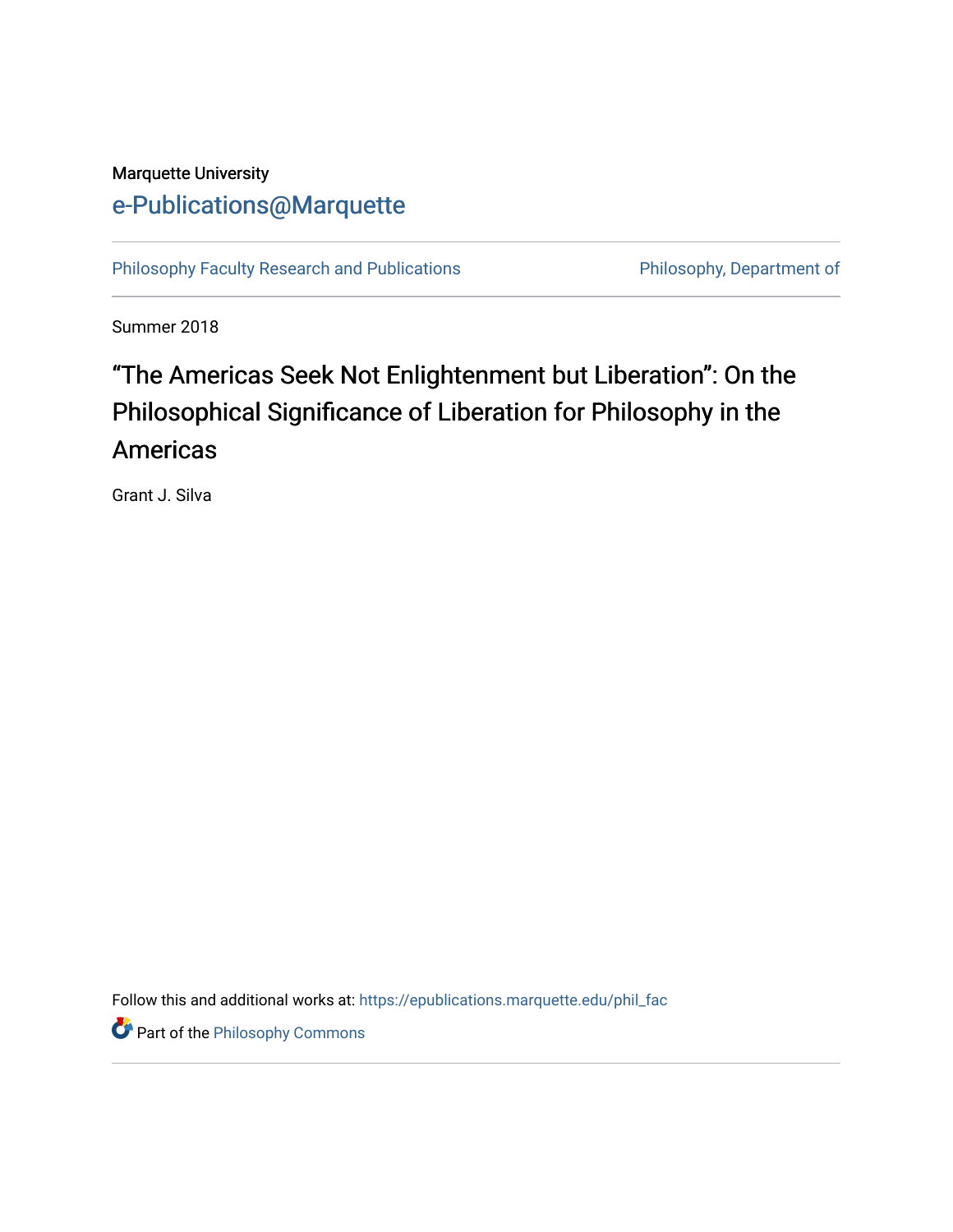**Marquette University**

### **e-Publications@Marquette**

#### *Philosophy Faculty Research and Publications/College of Arts and Sciences*

*This paper is NOT THE PUBLISHED VERSION;* **but the author's final, peer-reviewed manuscript.** The published version may be accessed by following the link in the citation below.

*The Pluralist*, Vol. 13, No. 2 (Summer 2018) : 1-21[. DOI.](https://www.jstor.org/stable/10.5406/pluralist.13.2.0001?seq=1#page_scan_tab_contents) This article is © University of Illinois Press and permission has been granted for this version to appear in [e-Publications@Marquette.](http://epublications.marquette.edu/) University of Illinois Press does not grant permission for this article to be further copied/distributed or hosted elsewhere without the express permission from University of Illinois Press.

# "The Americas Seek Not Enlightenment but Liberation": On the Philosophical Significance of Liberation for Philosophy in the Americas

Grant Silva Marquette University

LIBERATION IS A NOTION EMPLOYED by many philosophers, theologians, political theorists, and social thinkers engaged in sociopolitical action or in academic and theoretical critiques of multiple forms of oppression, exclusion, and domination. Throughout numerous examples, "liberation" often refers to the long-awaited triumph over oppressive social, economic, and political structures or regimes. In such works, however, the idea of liberation is rarely (if ever) parsed for philosophical meaning. At the root of such hesitation is valid concern: outside of a particular historical or sociocultural context, the idea of liberation is rather vacuous and perhaps even meaningless. Worse, as I contend, liberation is often reduced to approximations such as liberty, freedom, and even "equality," all of which can (unfortunately) set the stage for disappointment and disillusionment when oppressive structures withstand change. Amidst such concerns, might philosophical reflection on the idea of liberation itself yield insights into the nature of oppression and the importance of liberatory struggle against such things as racism, sexism, economic exploitation, the intersection of these, and more? While focusing on the idea of America, anti-racist struggle, and even philosophical embodiment, I argue that it does.

Inspired by Latin American *liberation philosophy*, as well as philosophical and theoretical discourses and debates that can be considered part of a larger *liberatory tradition*[,](https://muse.jhu.edu/article/696882#f1)<sup>1</sup> this essay offers an account of the philosophical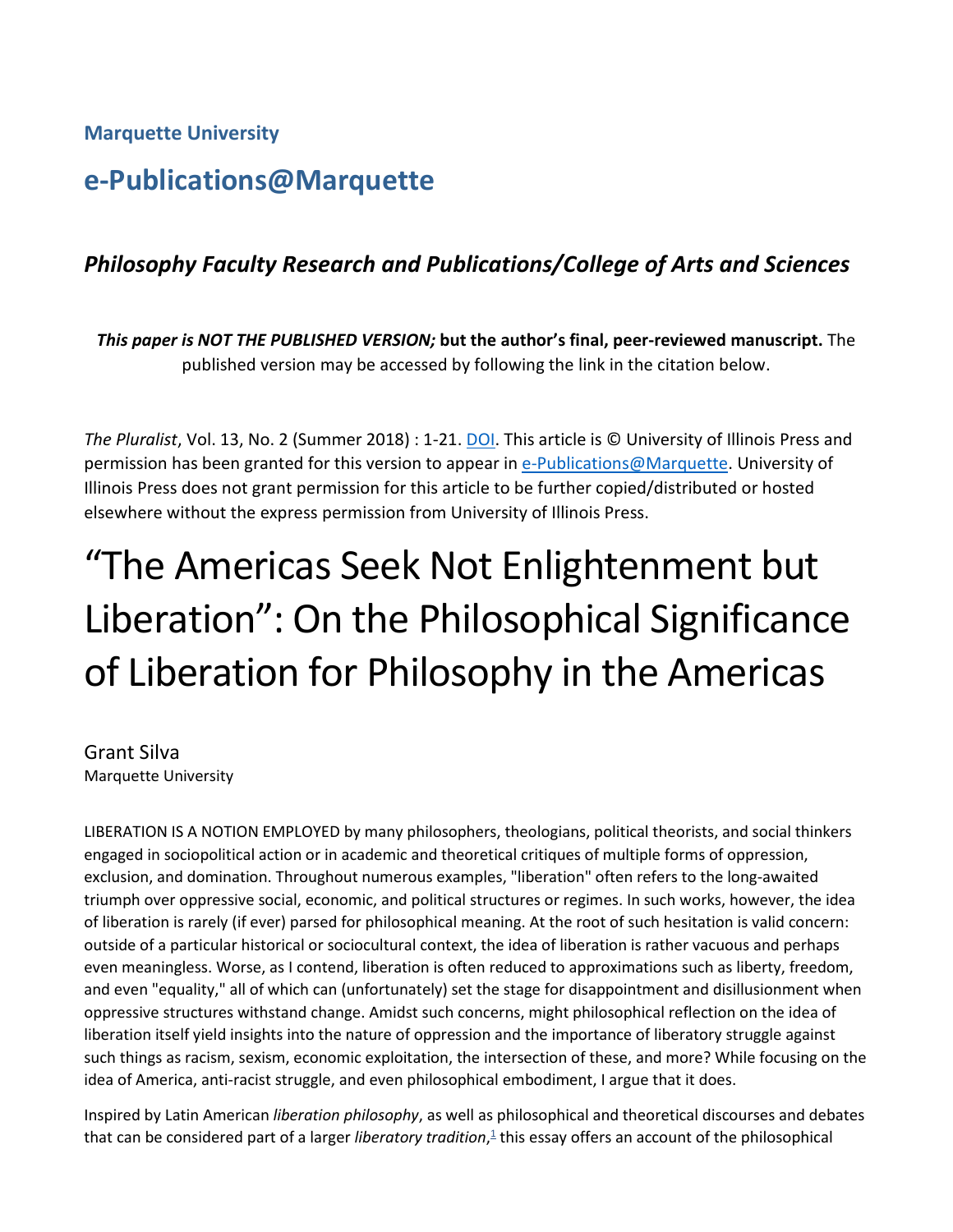significance of liberation and prescribes the special importance that ought to be attached to this notion in context of inter-American philosophical dialogue. Although the sense of "liberation" I employ owes much to Latin American philosophers such as Enrique Dussel, Ofelia Schutte, Leopoldo Zea, Horatio Cerutti-Guldberg (and more), I offer an ample depiction of liberation, one that is broader and more fundamental than even the Latin American tradition(s) of liberation philosophy.<sup>2</sup>

My depiction is "broader" on account of an explicit inter-American orientation (one that is justified not only in terms of content but also in terms of genealogy, as I explain below). I draw from decolonial theorists and philosophers in Latin America and the Caribbean, as well as North American philosophers and social theorists challenging racism, sexism, and other forms of oppression, domination, injustice, and/or marginalization. These struggles illuminate liberatory processes in multiple contexts and ground the idea of liberation in concrete circumstances. In particular, I situate my analysis of liberation in the contexts of multiple instances of anti-racist struggle since a commitment to combating racism, and not necessarily the overcoming of it (as strange as that sounds), exemplifies the process-orientation that "liberation" entails. Besides its pedagogical value, an overview of the meaning and significance of liberation *in the Americas* ought to include a variegated range of experience focused on such things as race, racialization, and other forms of objectification: socially stratifying conceptions of race (see [Quijano\)](https://muse.jhu.edu/article/696882#b40), not to mention overly narrow and biologized conceptions of gender and sexual difference (see [Lugones\)](https://muse.jhu.edu/article/696882#b24), serve as axes of domination through which control over labor, land, property rights, and sexual reproduction is (and was) exerted throughout all the Americas. Contemporary struggles against racism (and sexism for that matter), therefore, ought to be viewed as not only *thematically* part of a larger liberatory tradition but also *causally* connected to a conception of philosophy in which liberation is the central goal.

Because I think that a majority of philosophers situated throughout the Americas have yet to understand how liberation serves as a springboard for philosophical thought, I describe my understanding of liberation as more "fundamental," perhaps even philosophically orientating or foundational. By this, I do not mean that every philosopher ought to be wedded to one strand or another of Latin American liberation philosophy. Instead, for those philosophical systems or traditions purporting to be autochthonous to this hemisphere, the *idea* of America ought to (and indeed does for many) serve as a catalyst for liberatory thought. Put differently, at the heart of multiple American experiences, regardless of what adjective one places before the word "American," lays the challenge to confront the epistemic and ontological forms of dependency associated with America. Liberation harbors similar significance for the Americas as does the notion of "enlightenment" within the context of Western intellectual traditions. I am even willing to contend that *liberation is to the Americas what the Enlightenment is to Europe*. Liberation serves as a knowledge- or wisdom-guiding "end" as well as an intellectual movement. While both "liberation" and "enlightenment" are nouns, the former is indicative of an action or process and the latter of a state of being. Such a distinction makes possible two conceptions of the purpose of philosophical knowledge and the practice of philosophy: *philosophy for freedom* (liberation) and *philosophy from freedom* (enlightenment). This difference in starting points impacts the types of questions considered "philosophical"; the methodology and range of experience valid for philosophical inquiry; the institutional or greater social significance of philosophy; and even the overall purpose of philosophical knowledge, that is, whether it aspires toward orthopraxy or orthodoxy, practical or theoretical knowledge.

In what follows, I first explain why philosophical perspectives wishing to call themselves "American" ought to understand liberation as central to their philosophical practice. I then offer an account of the process-oriented dimensions of liberation, emphasizing the importance of "place" and lived experience. Last, drawing from multiple thinkers and texts, I provide a brief depiction of liberation as a philosophical heuristic (for lack of a better word) analogous to enlightenment. Overall, my goal is to explain the sense of liberation I have in mind and demonstrate the philosophical importance of liberatory discourses in the hopes of laying a foundation for an inter-American liberatory tradition.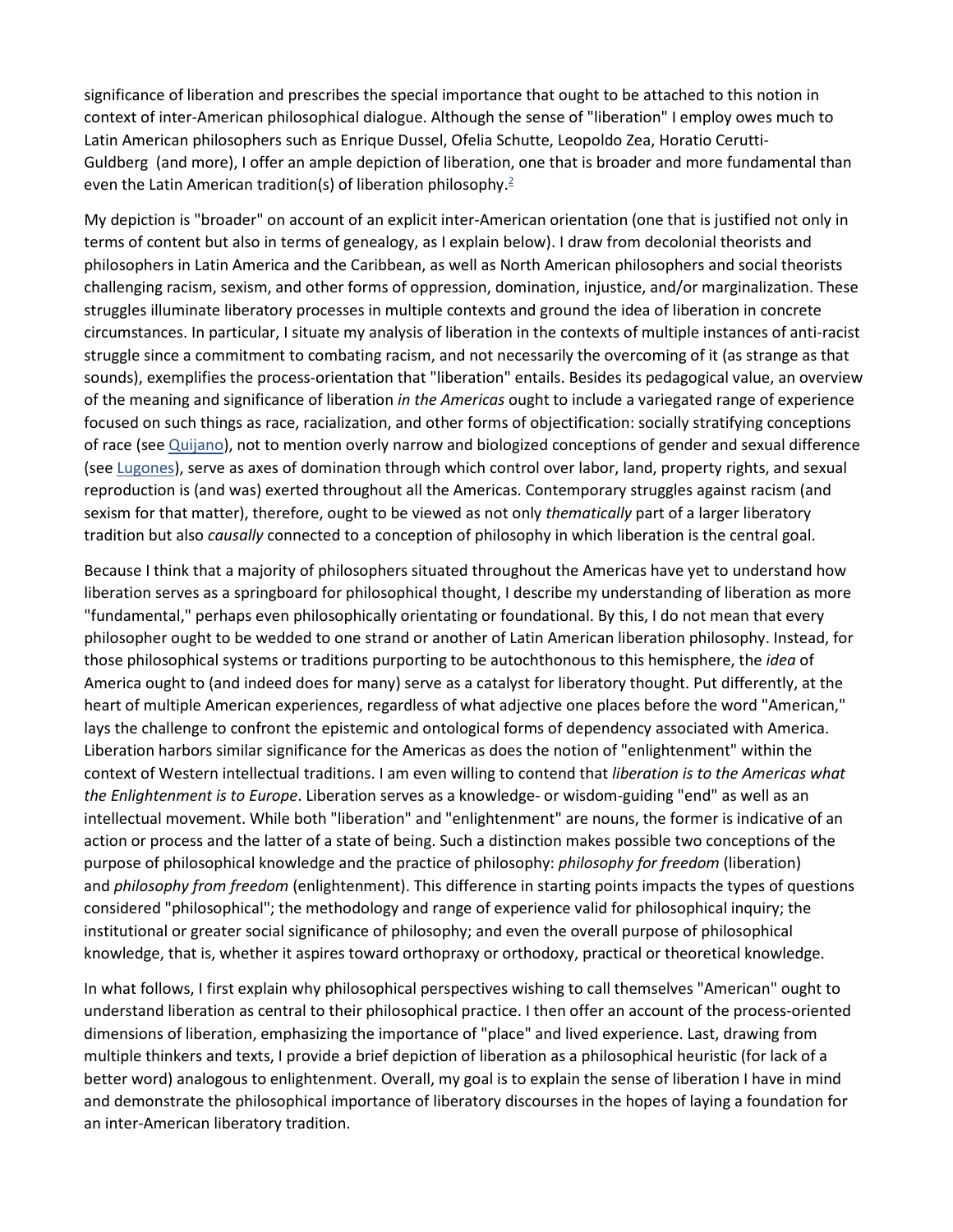#### On the Significance of Liberation for the Americas

The origins of an explicit Latin American liberation philosophy can be found in the attempt to answer the question: "Is there a Latin American philosophy?" [\(Mendieta § 1.1\)](https://muse.jhu.edu/article/696882#b7). Such a question, asked by Zea in the 1940s and taken up by Augusto Salazar Bondy in the 1960s, represents the initial stages of an "American" awakening from a deep colonial slumber, a starting point for decolonial philosophical reflection. As Zea puts it ("Actual [Function"\)](https://muse.jhu.edu/article/696882#b3), "Is there a Latin American philosophy?" is a metaphilosophical inquiry into the importance of place or "culture" and its impact on the practice of philosophy. As such, "Is there a Latin American philosophy?" is not simply asking if it is the case that philosophy exists in Latin America. As a self-conscious and critical inquiry, this question goes beyond the mere recognition and development of hegemonic conceptions of philosophy as they occurred *in* Latin America or the Caribbean.<sup>3</sup> If not interpreted in this more robust manner, then "Is there a Latin American philosophy?" is a matter of historical contingency and accidental to philosophy itself. Which is why, at least on my read, the above question represents an inquiry into the philosophical relevance of America, an inquiry into the ways in which the *idea* of America or the experience of *being* American impact philosophy[.4](https://muse.jhu.edu/article/696882#f4)

While its colonial underpinnings might not be readily apparent in any given use, ruminating on the full meaning and origins of "America" reveals a concept "embedded in a European optic of the continent," as put by María Lugones and Joshua Price (lxx). It is difficult, perhaps even impossible, to think about "America" and not acknowledge (or buy into) the European "discovery" and colonization of the region. The semantic context in which "America" makes sense requires a specific cartographic and geopolitical imaginary, one with Europe (and subsequently the United States) at the center of not only the globe but also serving as the main protagonist of world history. Stemming from this cartographic imaginary, appropriately dubbed "Eurocentrism" by Dussel [\("Europe, Modernity, and Eurocentrism"\)](https://muse.jhu.edu/article/696882#b8), are forms of asymmetrical historicity and the normalization of a particular geopolitical outlook. The supposed movement of world history from East to West, much like the movement of geopolitical power from Europe to the United States, reinforces the spatial normativity offered by the Eurocentric model (so, too, is the technological and cultural development of "First World" nations, with their supposed advancement or progress unfolding in a way that supports the ideology of this cartographic imaginary).

"America" is thus a concept *for* Europe and subsequently for the progeny of the Eurocentric outlook, that is, the United States. And while it, too, exists in a manner dependent upon the other continents (i.e., Africa, Asia, America), the idea of "Europe" does not immediately evoke this fact. The geospatial normativity offered by Eurocentrism provides a false sense of independence and erasure. Europe is thus capable of evading its intercontinental dependency in a way similar to how whiteness operates in the racial contexts of the United States, that is, as a self-enclosed, self-sustaining entity that exists independently of denigrated categories of non-whiteness. $\frac{5}{2}$ 

The notion of "Americanity" brings to the fore the epistemic dependence apparent within the idea of America. Coined by Quijano and Wallerstein in the early articulation of the host of issues that remain the focus of contemporary decolonial thought, "Americanity" offers a *carte blanche* and historical fissure that constitutes a precondition for the possibility of the modern capitalist world order (549).<sup>6</sup> For Quijano and Wallerstein, the resources acquired in the Americas, the quasi-legal strategies used in the justification of land appropriation, the variegated methods of labor control that subsequently articulated the parameters of race and ethnicity (and gender) as socially stratifying concepts, in addition to the (nation-)state model as the chief vehicle for "liberation" in the Americas (which solidified the social, political, and economic stratification of this region), all made possible the capitalist world order. These axes of domination were then exported throughout the globe and paved the way for the modern capitalist world system. "The creation of this geosocial entity, the Americas," Quijano and Wallerstein write, "was the constitutive act of the modern world-system. The Americas were not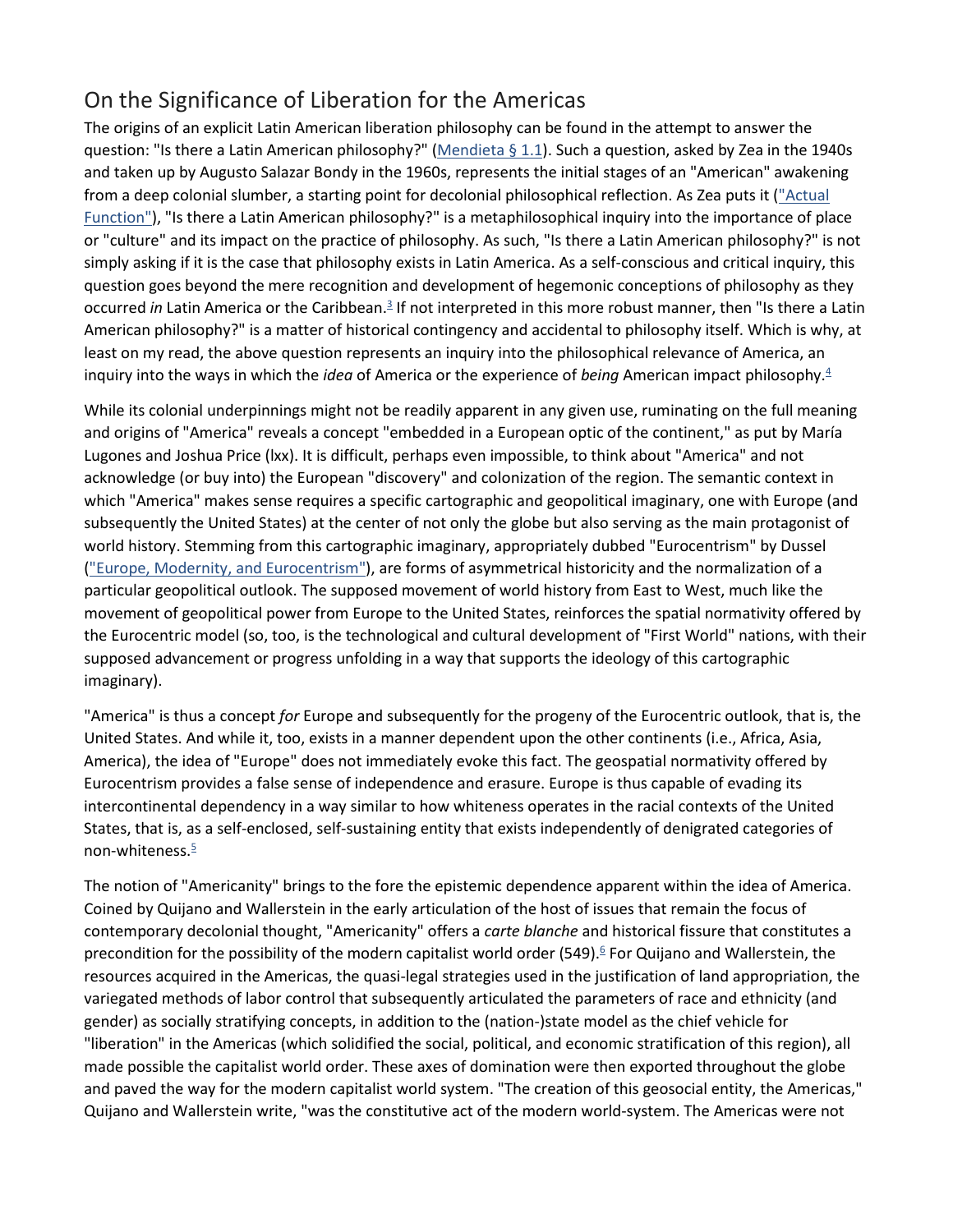incorporated into an already existing capitalist world economy. There could not have been a capitalist worldeconomy without the Americas" (549).

In addition to providing the material conditions that made possible the capitalist world economy, "Americanity" provided a historical break or rupture that makes possible the *modern* world [\(Quijano and Wallerstein 550–52\)](https://muse.jhu.edu/article/696882#b40). It is also the means through which "America" became a "discoverable entity," to use Edmundo O'Gorman's terminology. Embedded within "Americanity" is a sense of "newness" that simultaneously provides some with historical continuity, subjectivity, and depth while robbing others of any sense of historicity. Whereas peripheral *European* countries or regions were also marginalized by and subjugated to Western colonial metropoles, many European elites were capable of alleviating their domination by resisting the kind of exploitation and erasure suffered by the peoples of America. Historicity, or the continuation of a necessarily undeniable and authentic historical subjectivity, was the saving grace for those in the eastern and northern European peripheries, argue Quijano and Wallerstein (549)—I write "necessarily undeniable" since denying peripheral European countries their privileged status in light of the *linear* movement or unfolding of world history would undermine the West's claim to historical progress. The Americas, however, did not fare so well. As Quijano and Wallerstein explain, in the Americas,

the process of peripheralization involved less the reconstruction of economic and political institutions than their construction, virtually *ex nihilo* everywhere (except perhaps in the Mexican and Andean zones). Hence from the beginning, the mode of cultural resistance to oppressive conditions was less in claims of historicity than in the flight forward to "modernity."

(549)

Quintessential to the idea of Americanity is a sense of "newness" and the rush toward the present. The foremost indicator of this being the notion that America was *discovered*, something new, unseen, unknown until revealed by a particular (Eurocentric) point of view.

As Quijano and Wallerstein hold, the possibility for the modern world system required a temporal disjunction metaphorically captured by the idea of "newness." The modern world is where reason and not faith, dogma, or papal authority reigns supreme and serves as the foundation for knowledge. Under the guise of "modern," the capitalist world order is endowed with the necessarily vantage point that makes possible the superiority of some in contradistinction to the lack of modernity found in others, that is, the "premodern," savage, medieval, or ancient ways of being. The idea of modernity is therefore not merely a temporal reference indicating a moment in time, but signifies a stage in the unfolding and development of world history, a sign of progress.

Lest one continue in bad faith or revel in culpable forms of ignorance that often accompany First World privilege, those points of view that wish to emphasize their situatedness in the Americas should strive to "liberate" themselves from the yoke of "Americanity." Problem is, overcoming "Americanity," not to mention the various axes of domination that are part and parcel to it, is not so easily achieved. "Americanity" persists on account of various ideological mechanisms that are not easily done away with or overcome, and this is why I offer a robust account of "liberation" below. Some of these mechanisms, such as the continuation of the cartographic normativity in which "America" is afforded its meaning, articulate the preconditions for the settlercolonialism vital to the founding of the original colonies that became the United States of America. Others, such as the methods of labor control that differentiated social classes on the basis of race or gender in order to designate the type and range of labor connected to each grouping, set the stage for identity formation that persists today. To think that American societies will ultimately be freed from the unjust land appropriation that undergirds the United States of America, much like the notion that race will no longer serve as a "vortex for modern human social relations" across American societies, to quote Jeffery Stewart's description of the importance of race for Alain Locke (qtd. in [Locke xxvi\)](https://muse.jhu.edu/article/696882#b23), is to misunderstand the nature of these oppressive structures and, therefore, is a misunderstanding of the philosophical significance of liberation.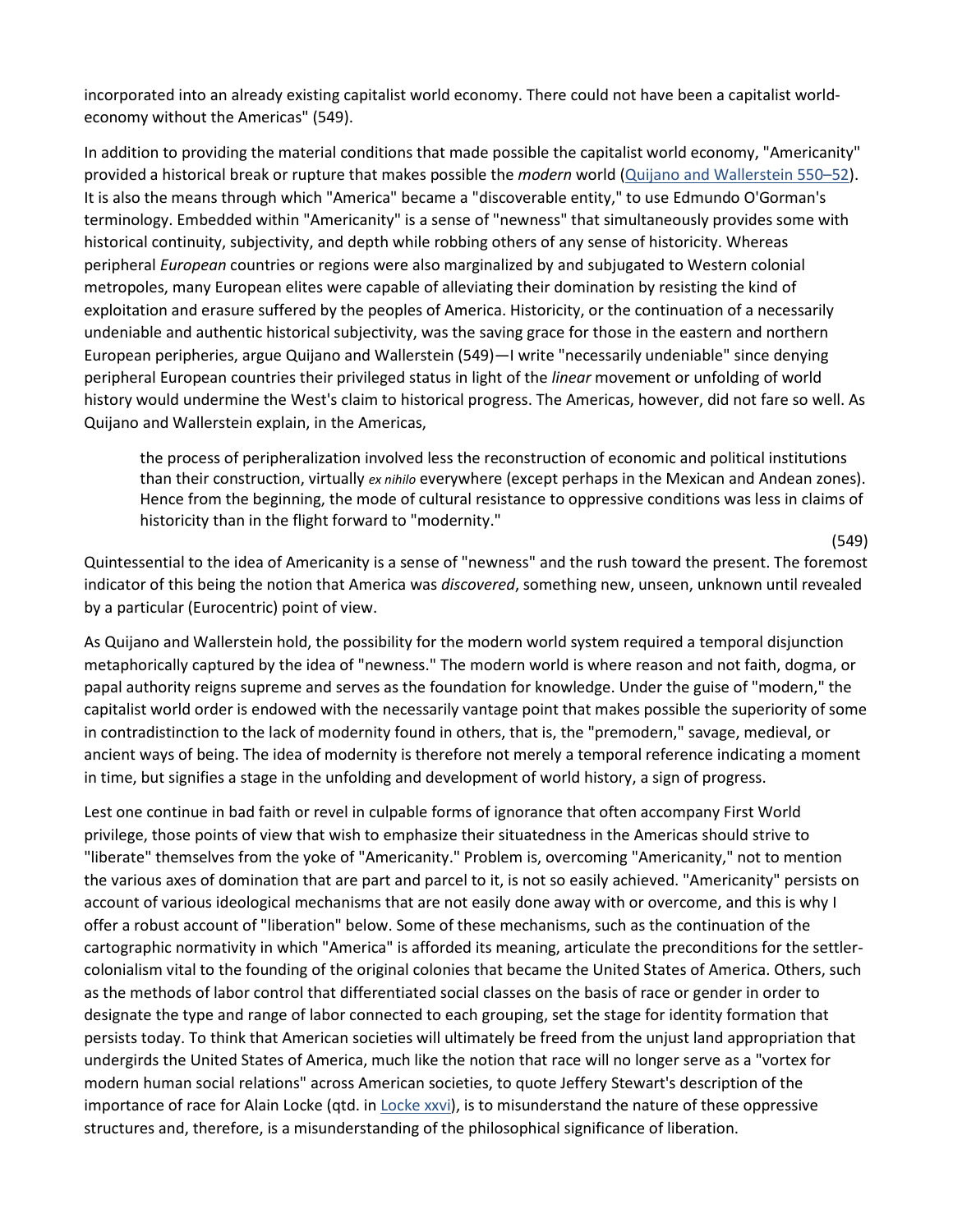On account of Americanity—and I offer examples connected to the workings of racism and processes of racialization below in order to relay this point—oppression, objectification, and coloniality<sup>7</sup> are woven into the fabric of almost every American experience (even those on the privileged end of human social relations are positively affected by the oppression of others). Thus, to seek "liberation" from racism, sexism, or even "Eurocentrism" is not easy to achieve and can possibly set one up for failure if one defines success as the overcoming or erasure of these oppressive social relations.

#### The Idea of Liberation

"Liberation" is best understood as a process, or perhaps more appropriately an ongoing praxis, harboring both critical *and* creative potentialities. Liberation is best understood as a utopian goal (Dussel, *[Philosophy of](https://muse.jhu.edu/article/696882#b7)  [Liberation](https://muse.jhu.edu/article/696882#b7)* 186). Liberation is not something easily completed or checked off a laundry list. It is not so impossible as to promote quietism, however. The idea of liberation is indicative of a process; it is an ongoing endeavor or a "striving for" rather than a single act or series of actions resulting in a definitive tangible end. This is not to say that a particular liberatory movement cannot have a concrete goal in mind. Say, for instance, ending apartheid. While such a specified objective is possible, "ending" something like apartheid requires systemic socioeconomic and political change as well as a commitment to forms of rectificatory justice that work toward undoing, dismantling, and supplying enough material and structural weight to outdo legacies of oppression caused by it. Liberation *from* apartheid (or racism and sexism for that matter)—this language is deceiving—suggests an orthopraxy, or as Dussel (*[Philosophy of Liberation](https://muse.jhu.edu/article/696882#b3)*) describes, a "liberative orthopraxis" (188); apartheid, much like racism, sexism, and even "colonialism" (in the sense of "coloniality"), does not just "end." The fight against them takes time and conscientious effort and constitutes a life commitment.

Philosophers working against racism realize this point. Ending racism, perhaps *combating* racism (I should say), is not limited to cognitive shifts or intellectual awakenings seeking to change the hearts and minds of racists, as Kenneth Stikkers reminds us (5–6). Instead, anti-racist struggle involves challenging racist ways of inhabiting the world, racist ways of being. It involves "performing the body's racialized interactions with the world differently," as George Yancy put it (843), even when those who *are* racist do not see themselves as performing racism. Such praxis calls for a rethinking of the divide between theory and practice [\(Márquez, xi;](https://muse.jhu.edu/article/696882#b31) [Villoro, "Ideological](https://muse.jhu.edu/article/696882#b50)  [Currents" 185–87\)](https://muse.jhu.edu/article/696882#b50) and also requires the possibility that the struggle against a particular instance of oppression might exceed one's lifetime and never really be "overcome." José-Antonio Orosco's description of Cesar Chavez's rejection of "crisis time" is useful here, specifically the Mexican *dicho* or saying, "Hay mas *tiempo* que *vida* (there is more *time* than *life*)" (106). The fact that a liberatory struggle might take more time to achieve than an individual's life span should not stop people from contributing their all to the cause. Such a notion also manifests in Derrick Bell's third tenet of racial realism: in light of the permanence of racism, anti-racist advocates should find fulfillment or "salvation" in the struggle itself; otherwise they may be disillusioned or deceived by the type of social, political, and legal setbacks that often, if not always, accompany racial "progress" [\(Bell 98\)](https://muse.jhu.edu/article/696882#b1).

Liberation amounts to an aspiration demanding a certain level of attentiveness to the exigencies of one's community, a principled commitment acknowledging the role of "place," and a point grounding any sense of utopianism in a reality calling for philosophical attention. Put differently, from *where* one thinks matters philosophically for liberatory thinkers.<sup>8</sup> This means at least two things. First, particular persons from concrete situations practice philosophy. When one philosophizes, she does so in way motivated by her individual consciousness and shaped by a unique set of circumstances that may or may not overlap, to a certain extent, with the predicament of others. In more phenomenological terms, both the subject of knowledge (the "thinking self" or the "thinking subject") and object of knowledge (the object of inquiry) are historically demarcated by the cultural, linguistic, and social/political contexts in which they arise.<sup>9</sup> As historically demarcated, there is an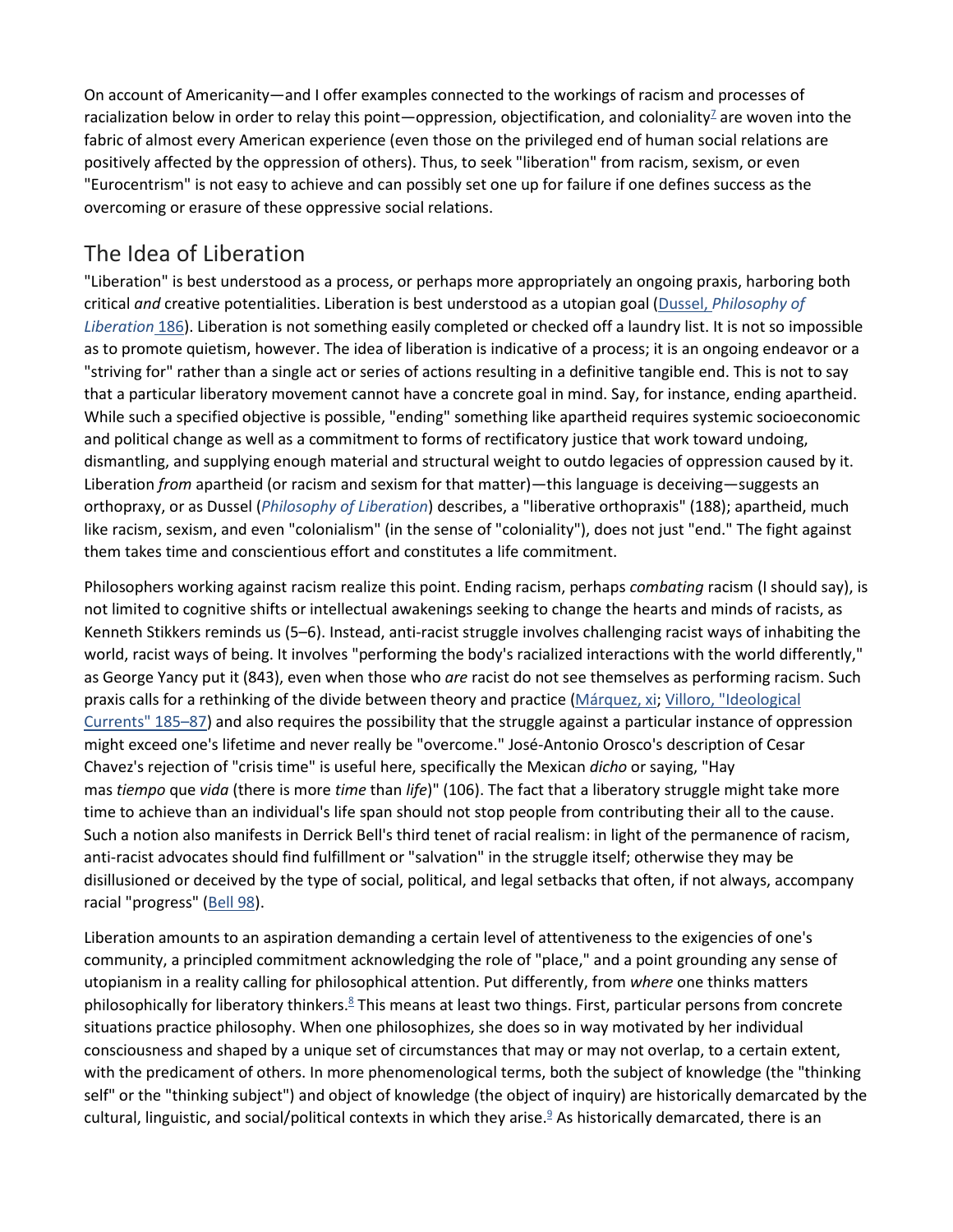indelible link between subject/object such that the division between the two is reconfigured: both are relevant, or equally significant, to philosophical inquiry. Any underlying metaphysical presuppositions inherited from modern philosophy—for instance, the belief that the object of knowledge is radically contingent whereas the subject is certain—is abandoned.

Second, liberatory philosophy takes reality to be the focus of philosophical investigation. This does not mean metaphysical investigations into the existence and workings of the "real world," but first and foremost, a commitment to contemplating and subsequently acting on (hence, "praxis") instances of non-freedom and oppression afflicting one's community or its surroundings. There is no need to cast metaphysical doubt on one's reality when the experience or sight of hunger or thirst makes such forms of skepticism difficult if not impossible to maintain. Furthermore, when one's circumstance requires immediate attention and action, the best solutions tend to be those that take sociohistorical particularities into consideration. Debates about the status of "organic" or "rooted" intellectuals arise in such a context-driven approach ( $Sáenz 7–21$ ), as does the sense of philosophical practice as "commitment" or vocation [\(Zea, "La filosofía como compromiso"\)](https://muse.jhu.edu/article/696882#b54). Driving the emphasis on place therefore is a hallmark of liberatory philosophy: a principled approach concerned with suffering, oppression, and multiple forms of alienation or objectification, all of which take place in "real," lived, or embodied circumstances. $10$ 

Liberation as the ideal of philosophical practice implies the need to explore the ways in which the particularities of individual human existence (e.g., race, class, gender, nationality, ethnicity) impact the philosophical process, that is, the emplacement of philosophy. Construing philosophy in this manner cannot help but bring identity to the foreground, a topic of concern for many "American" philosophers and social theorists for whom their identity is a "problem," as expressed by W. E. B. DuBois (28). The problematic nature of identity includes the experience of racial, ethnic, sexual, or gender-based forms of oppression, just to name a few. It also includes philosophical reflection on the workings of unjust socioeconomic and political structures and the support they garner from socially stratifying concepts (e.g., race, gender, or class), exclusive categories group membership (e.g., citizen, denizen, or immigrant), and domineering ideologies. Following Schutte (*[Cultural Identity](https://muse.jhu.edu/article/696882#b28)*), then, the sense in which identity is relevant for liberatory philosophers is more aligned with "social" rather than "personal identity" (9–10), a prioritization that views social identity formation and practice as an inescapable determinant for many, a point I return to below. Liberatory thinkers thus focus on forms of subjective experience unfolding in the contexts of racial/sexual objectivity, colonial "totalization," and historical marginalization rather than decontextualized, "idealized," and abstract theories of the self.

While the idea of liberation emphasizes place, identity, and embodiment, the question of utopianism might remain an issue for some, namely, historical materialist who worry about a haunting idealism. Herbert Marcuse's thoughts in *An Essay on Liberation* might ease some worries. He writes that "what is denounced as 'utopian' is no longer that which has 'no place' and cannot have any place in the historical universe, but rather that which is blocked from coming about by the power of the established societies" (3–4). The idea that the dominant or prevailing social, economic, and political order denies or "blocks" certain realities from coming into existence, realities that, as Marcuse reminds, technological progress makes possible (e.g., ending resource scarcity or global hunger or eradicating an assortment of diseases), fits nicely with the thought of liberatory philosophers, especially the focus on victimization and suffering. Acknowledging the importance of historical contingency and individual agency plays an important role in this process, since imbalanced or asymmetrical power relations and structural injustices are the products of prior actions, such as enslavement, war, conquest, and colonization, or fetishized forms of political practice. Along these lines, Paulo Freire writes that liberation "cannot be achieved in idealistic terms." He continues: "In order for the oppressed to be able to wage the struggle for their liberation, they must perceive the reality of oppression not as a closed world from which there is no exit, but as a limiting situation which they can transform" (34). Feasibility becomes an important theme of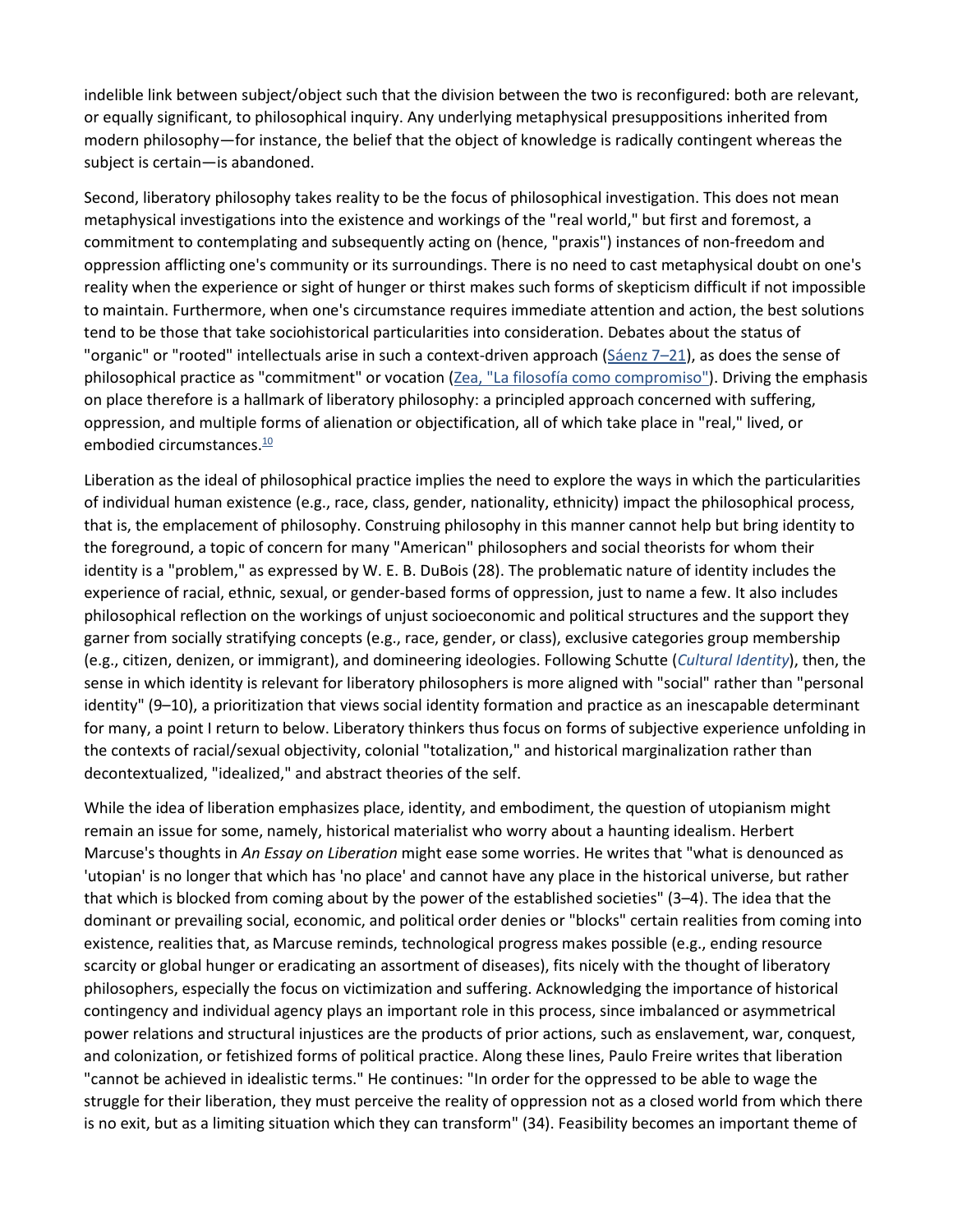liberation, one that Dussel also underscores in several places (*Twenty Theses* [\[Theses 8 and 20\];](https://muse.jhu.edu/article/696882#b13) *[Ethics of](https://muse.jhu.edu/article/696882#b7)  Liberation*[, 158–204, 413–32\)](https://muse.jhu.edu/article/696882#b7).

Amidst the emphasis on "freedom" or "liberty," liberation cannot be reduced to either of these, or, for that matter, to the achievement of political independence. Reducing liberation to any of these ignores the *complexity* of liberation. Due to its ameliorative ambitions, the idea of liberation holds much instrumental value. Nevertheless, the process-orientation of "liberation" suggests that its contribution is not merely a onetime event. It is not just a means to an end. Liberation reduced to liberty also fails to recognize why liberatory thinkers tend to maintain one foot in theories of decolonization predicated on coloniality. The history of the Americas is littered with instances of slavery, serfdom, and social stratification, and forms of passive citizenship accompany national liberation or political independence, $1/1$  not to mention that national independence was often inspired by and worked in favor of colonial elites [\(Villoro, "Mexican and North](https://muse.jhu.edu/article/696882#b50)  [American Independence"\)](https://muse.jhu.edu/article/696882#b50). Liberation reduced to freedom or liberty also results in the unnecessary (and unwelcomed!) ascription of many philosophers to the liberatory tradition (for instance, G. W. F. Hegel, who happened to write a great deal on freedom). Just because a philosopher writes on liberty does not mean that his concern is "liberation," a point that begs the question as to what is unique or significant about the sense of "liberation" at stake in the liberatory tradition: Is it merely the decolonial orientation that differentiates it from other philosophical endeavors concerned with freedom, or the dynamic between praxis and place?

Whereas all philosophy might be imbued with a liberating function [\(Ellacuría 94\)](https://muse.jhu.edu/article/696882#b14), in professional academic philosophy today, greater weight seems to be placed upon *philosophizing from freedom* and not *philosophizing for the sake of freedom*. With the former, in the words of the Caribbean philosopher, Paget Henry, philosophy is "an affirmation of the autonomy of a thinking subject." He continues: "As the primary instrument of this absolute subject … philosophy shares in its autonomy and therefore is a discipline that rises above the determinations of history and everyday life" (9). Such a decontextualized, "liberated" understanding of philosophy is unduly burdened by philosophical practices within which liberatory discourses are at home. In this setting, the affirmation of the autonomy of a thinking subject is not as important as the liberation of the *subjectin-struggle*, a struggle for freedom. This sense of "freedom," I must remind, is not idealized; for liberation philosophers, "freedom" is concretized by an emphasis on place and embodiment. With philosophy for freedom, the questions come from reality, from life, rather than emerging from the skepticism or unbridled curiosity of a thinking subject.

Nelson Maldonado-Torres demonstrated this when comparing René Descartes's *Discourse on Method* to Aimé Césaire's *Discourse on Colonialism*:

Both [texts] focus on impediments to the search for truth. But they highlight different forms of deception. Descartes focuses on the deception of the senses, tradition, and assumed certainties, while Césaire focuses on the deception of those who, after apparently following Descartes' method, believe not to be deceived but deceive themselves nonetheless in regard to what is most fundamental: themselves and their relation with others.

[\("Césaire's Gift" 127\)](https://muse.jhu.edu/article/696882#b2)

There is no need to conceive of an evil deceiver who might have just fabricated one's customs, language, memories, and history, such that one cannot find truth or certainty in these when the European colonizers and their distorting representation of the colonized victim will serve such purposes. The imposition of imperial culture, language, and even history all reveal that there is not much "certainty" to be found in these sites of colonial domination when coercive force does most of the work. Thus, skepticism is not an impediment to truth as much as the perverse social arrangement imbedded in colonial domination. Liberatory philosophical practice therefore does not occur in a vacuum or hyperbolic chamber but begins from the lived circumstance of thinking subjects, "subjects" that have in many ways been objectified—yet another reason why a particularly American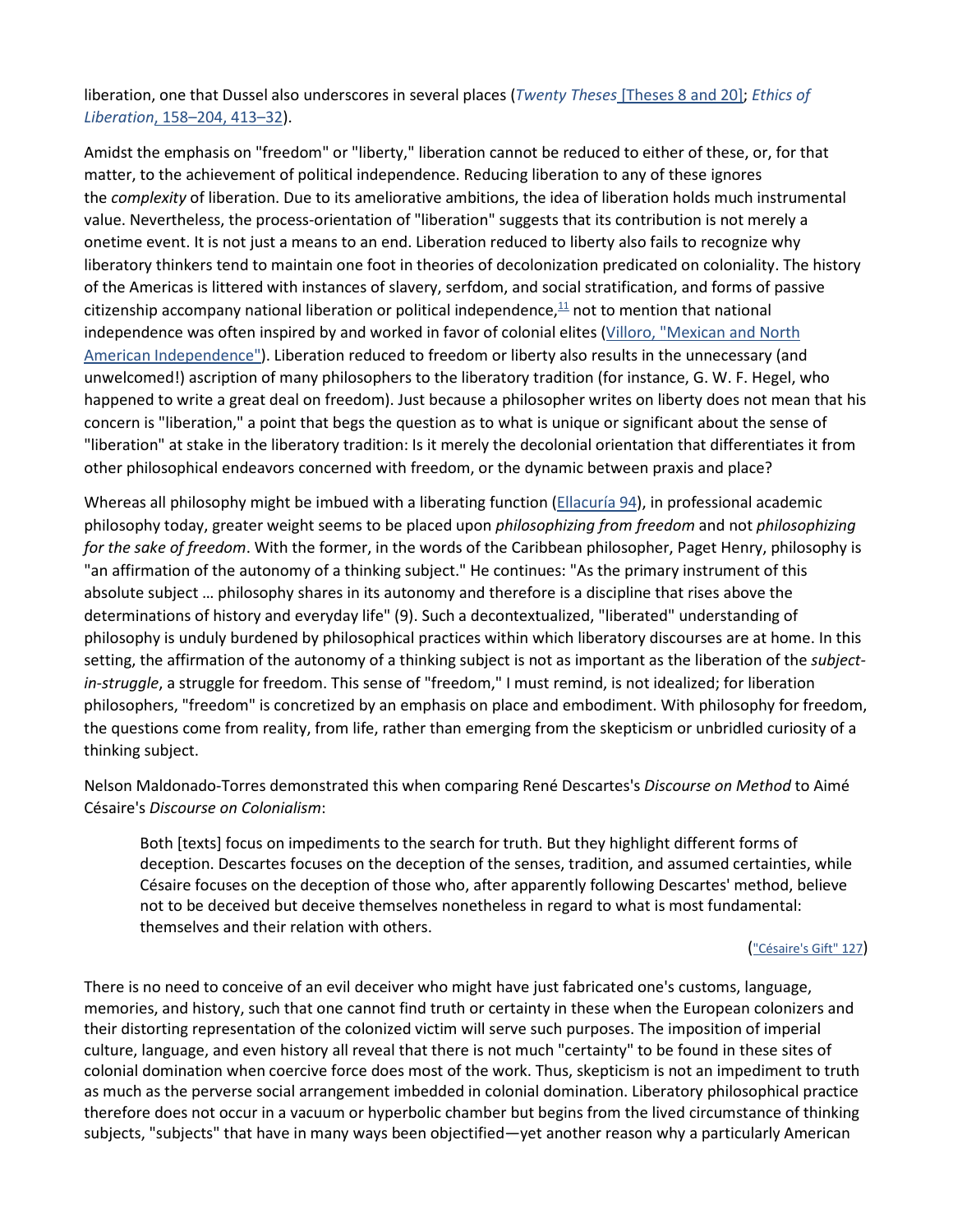approach to liberatory thought must include anti-racist, anti-sexist, and other related forms of critical philosophical reflection.

#### Liberation as Philosophical Heuristic

A commitment to liberation is not easily compartmentalized or made a *part* of philosophy. For this reason, Mendieta views liberatory philosophy as metaphilosophy:

The philosophy of liberation's philosophical orbit is defined by the axes of critique, commitment, engagement and liberation. As a critique of all forms of philosophical dependency and inauthenticity, it is consciously and avowedly a metaphilosophy. The philosophy of liberation is thus, among other things, a view about what counts as philosophy and how it should be pursued.

(§ 1.1)

I appreciate Mendieta's depiction of liberatory philosophy. The most forceful or significant metaphilosophical contribution from the philosophy of liberation points to legacies of colonialism (coloniality) impacting academic philosophy, points I tried to convey above. Nonetheless, the significance of "liberation" is often downplayed, sold short, when reduced to one of its axes, that is, through criticism of those forms of philosophical practice that promote dependency and inauthenticity. As forceful as it may be, such criticism might remain committed to a hegemonic conception of philosophy. For this reason, I suggest the idea of liberation as a philosophically orienting ideal, a heuristic in the sense of providing a sense of purpose or direction for philosophical inquiry, not just a critique of hegemonic philosophical practice.

While *philosophers* of liberation might conceptually draw from hegemonic philosophical concepts and ideas, liberation philosophy does not take Eurocentric modernity or the Enlightenment as its starting point. Arising from "the underside of modernity" (Dussel, *[Invention of the Americas](https://muse.jhu.edu/article/696882#b7)*), this tradition's points of departure are the experience of colonization and the *realization* of the importance of *striving–for-liberty*. It does not seek "enlightenment" or wish to become "modern"; both would amount to a false start anyway since modernity's underside, that is, the experience of colonization, is already a constitutive facet of modernity itself, as a plethora of voices have stated before (Dussel, *[Invention of the Americas](https://muse.jhu.edu/article/696882#b7)*; [Quijano and Wallerstein;](https://muse.jhu.edu/article/696882#b40) Zea, *[Role of the](https://muse.jhu.edu/article/696882#b54)  [Americas](https://muse.jhu.edu/article/696882#b54)*; [Quijano, "Coloniality of Power";](https://muse.jhu.edu/article/696882#b40) [Maldonado-Torres, "On the Coloniality of Being"\)](https://muse.jhu.edu/article/696882#b27). Instead, one should think of liberation as itself being analogous to the idea of enlightenment.

Liberation occupies similar conceptual space as the idea of enlightenment in the history of European thought. As a philosophical-intellectual movement (i.e., *the* Enlightenment) or even a goal, "enlightenment" constitutes the kind of background knowledge that undergirds much European or "Western" thought. It infiltrates everything from literature, art, philosophy, and science to political revolutions, legal systems, human and political rights, and systems of governance. Throughout modern European intellectual history, the idea of enlightenment is periodically "activated" by a philosopher or political institution reflecting upon its meaning and significance or its failures and/or absence. The same is true about the idea of liberation in the Americas; it, too, is the explicit topic of inquiry (say, in liberation or decolonial philosophy), an ideal or goal motivating independence and revolutionary movements, and also serves as a kind of implicit or background knowledge.

With the idea of liberation as its "guiding light" (and I recognize the irony in that phrasing), the pursuit of knowledge does not begin from a subjectivity already endowed with freedom. The great philosopher from Königsberg, Immanuel Kant, assumes such a starting point in his response to the question "What is Enlightenment?" As he explains, "[n]othing is required for this enlightenment, however, except *freedom*; and the freedom in question is the least harmful of all, namely the freedom to use reason *publicly* in all matters" (42). Kant encourages his audience to think for themselves and endorses a conception of freedom connected to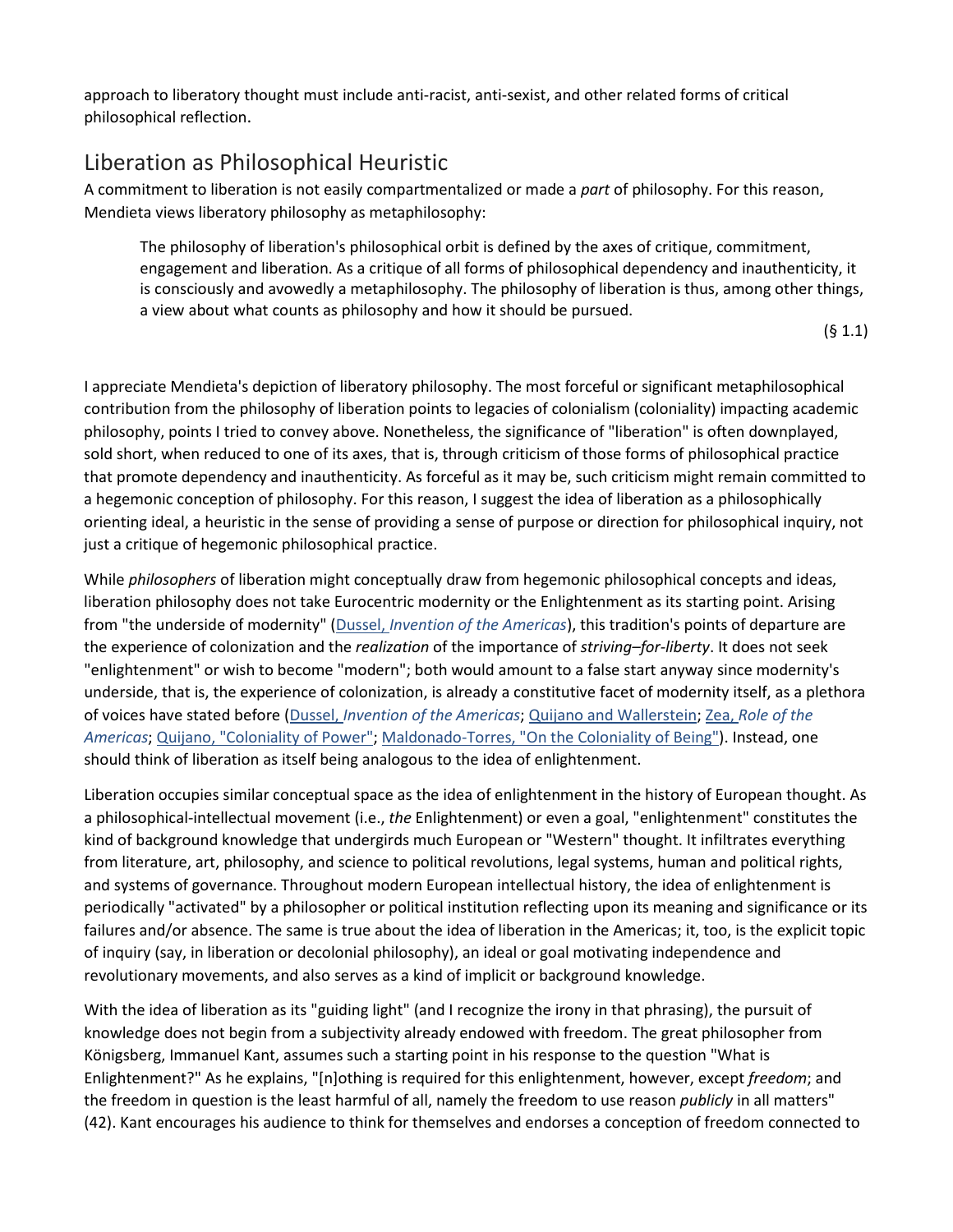intellectual liberty and freedom of conscience (of course, with self-imposed restraints that have the betterment of society and other people's autonomy in mind). Freedom or liberty is already part of the picture for Kant's audience. He begins from a subjectivity that seeks mental emancipation from the fetters of laziness, dogma, epistemic hubris, or misuses of reason.

Liberatory philosophy begins with a "subject" wherein external obstacles—serfdom, slavery, domesticity, exclusion, domination, poverty, hunger, and more—hinder individual autonomy or social emancipation. It begins from a subject that contemplates the need to remove, critique, or bring awareness to those obstacles that render subjectivity or agency difficult if not impossible. Dussel (*[Ethics of Liberation](https://muse.jhu.edu/article/696882#b7)*) describes this sense of subjectivity as that which "in order to become a subject, it is necessary to make a self-conscious critique of the system that causes victimization" (387). The struggle is not against a self-imposed form of heteronomy but against forms of intellectual nonage imposed by the alienating and objectifying nature of conquest, colonialism, and coloniality, that is to say, "other-" imposed forms of intellectual immaturity. These are perhaps more aptly described as ascriptive forms inferiority and the kind of intellectual nonage that is not a product of laziness but a product of being overworked in plantations, fields, mines, or *encomiendas*, for instance.

While both "liberation" and "enlightenment" are emancipatory projects, both cognitive realizations, they represent distinct kinds of "emancipation," one an "inner" or "introspective" sense of autonomy and the other, freedom from oppressive social arrangements. Certainly, the liberatory standpoint also underscores the importance of thinking from one's own perspective, thereby promoting a sense of philosophy as internally valuable. This sense of internal value, however, is not easily reducible to Kantian understandings of autonomy. How does the realization that one's language or mode of thought is the product of colonial imposition or domineering ideology and not just an initial stage of heteronomy conveying the facticity or "thrownness" of one's historical situatedness, necessitate that philosophy take shape in decolonial liberatory contexts? How can one know the self when alienated from the language of thought itself, when philosophical reason is an instrument of the objectifying and dehumanizing processes? How does the practice and meaning of philosophy change when it serves the emancipation of body and mind not just from the shackles of laziness, myth, or superstition, but freedom from slavery, conquest, and oppressive social, economic, or political structures?

For those aiming for liberation, their identity or sense of self is the site of much oppression. These are identities born of struggle, to borrow Leonard Harris's terminology, forced to confront the hegemonic and domineering assumptions of dominant perspectives. These identities lack the ability, the privilege, to disregard the opinion of others or presume uncontested notions of freedom. In his interactions with white women who view him as suspect or threatening prior to even knowing him, Yancy describes his body as a battleground (844), the site of conflict between his sense of self and the projection of black criminality imposed upon him on account of his black skin. Similarly, in "Throwing Like a Girl," Iris Marion Young explains:

Women in sexist society are physically handicapped. Insofar as we learn to live out our existence in accordance with the definition that patriarchal culture assigns us, we are physically inhibited, confined, positioned, and objectified. As lived bodies we are not open and unambiguous transcendences that move out to master a world that belongs to us, a world constituted by our own intentions and projections. To be sure, there are actual women in contemporary society to whom all or part of the above descriptions do not apply. Where these modalities are not manifest in or determinative of the existence of a particular woman, however, they are definitive in a negative mode—as that which she has escaped, through accident or good fortune, or, more often, as that which she has had to overcome.  $(42-43)$ 

Within the above thoughts, I find a new argument in support of Glaucon's challenge to Socrates in Plato's *Republic*, namely, that it is better to appear to be good than actually be good. Racialized and/or gendered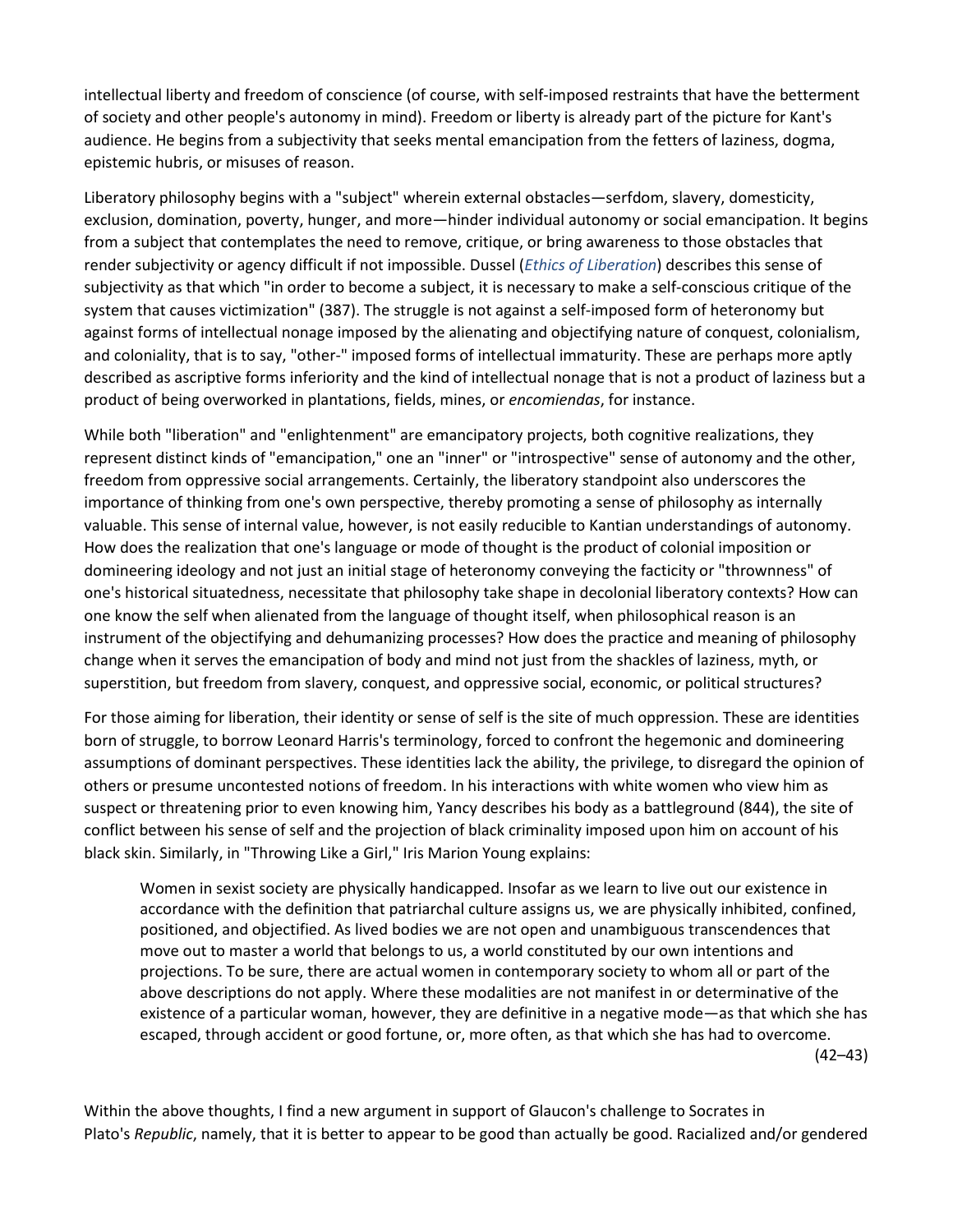persons cannot so easily dismiss what other people think about them or how they appear. To do so has life or death consequences. Along these lines, the thoughts of Yancy and Young are akin to those of Dussel: "Distant thinkers, those who had a perspective of the center from the periphery, *those who had to define themselves in the presence of an already established image of the human person* and in the presence of uncivilized fellow humans, the newcomers, the ones who hope because they are always outside, these are the one who a have clear mind for pondering reality" (*[Philosophy of Liberation](https://muse.jhu.edu/article/696882#b3)* 4; emphasis added). "Distant thinkers" are those residing on "the outside" of hegemonic circles and totalizing systems, those in colonial peripheries in relation to a center that is Europe; those for whom their status as a rational subject implies spatial connotations, that is, an aperture or distance (hence, "place") from the imposing views of the center; those who had images of humanity's past cast upon them in terms of being considered barbarian, pre-modern, savage, inferior. "Newcomers," or those for whom *creative* interpretive practices are possible, are best suited to ponder reality since, as Dussel continues, they do not seek to defend any privileges or ideological perspectives.

Paulo Freire echoes something similar in *Pedagogy of the Oppressed*. "Liberation is thus a childbirth, and a painful one," he penned. "The man who emerges is a new man, viable only as the oppressor-oppressed contradiction is superseded by the humanization of all men. Or to put it another way, the solution of this contradiction is born in the labor which brings into the world this *new man*: no longer oppressor nor longer oppressed, but man in the process of achieving freedom" (33–34; emphasis added). Note that the solution to the oppressor-oppressed relation emerges in "the labor," the struggle. Along these lines, compare Kant's thoughts above to what Angela Y. Davis writes when examining Frederick Douglass's understanding of the liberatory process:

The slave could thus become conscious of the fact that freedom is not a static quality, a given, but rather is the goal of an active process, something to be fought for, something to be gained in and through the process of struggle. The slave-master, on the other hand, experienced what he defined as his freedom as an inalienable fact: he could hardly become aware that he, too, had been enslaved by the system over which he appeared to rule.

(132)

While the above is meant to convey the sense in which liberation constitutes a process wherein subjectivity is born of struggle, it also makes possible the sense in which liberatory philosophy results in a transformation, hence, the emphases on creativity and newness. Along these lines, Fanon explains that decolonial processes ideally constitute a complete overhaul of societies shaped by colonization. "Decolonization is always a violent phenomenon," he writes. "[It] is quite simply the replacing of a certain 'species' of men by another 'species' of men. Without any period of transition, there is a total complete, and absolute substitution" (1). Fanon summarizes this as the "veritable creation of new men":

Decolonization never goes unnoticed, for it focuses on and fundamentally alters being, and transforms the spectator crushed to a nonessential state into a privileged actor, captured in a virtually grandiose fashion by the spotlight of History. It infuses a new rhythm, specific to a new generation of men, with a new language and a new humanity. Decolonization is truly the creation of new men. But such a creation cannot be attributed to supernatural power: The "thing" colonized becomes a man through the very process of liberation.

(2)

One captures a glimpse at the extent of the totalizing nature of colonialism in Fanon's depiction of what is necessary to overcome it: decolonization would have an ontological impact (it "alters being"); it projects the colonized to world-historic proportions; it results in new rhythms and language, that is, novel means of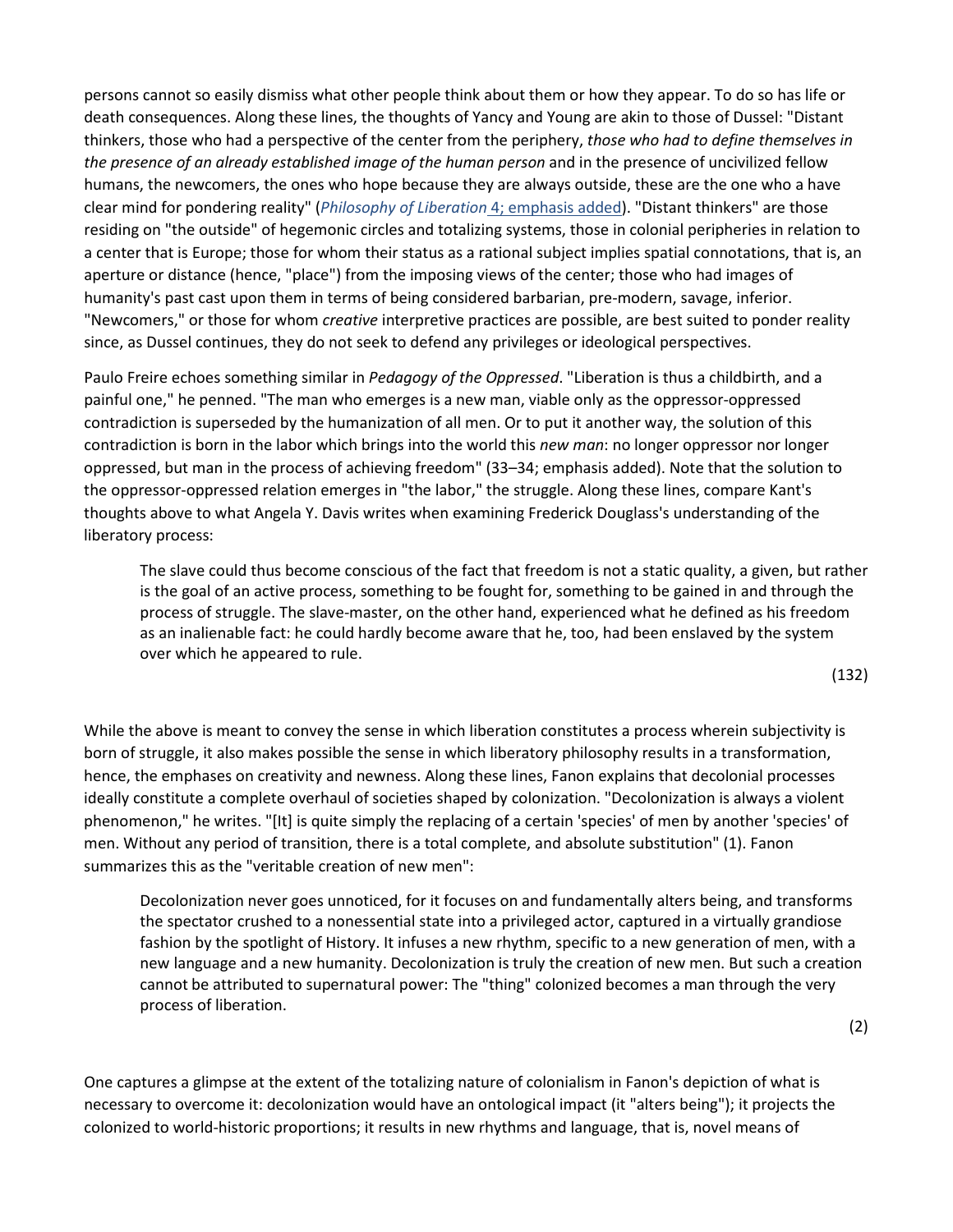articulation and expression that reflect new ways of being human, thereby calling into question the "humanism," if we can call it that, implicit to colonization. I call attention to the link between creativity, the novelty required for decolonization to take place, and the process of liberation in Fanon's work.<sup>12</sup>

The liberatory endorsement of creativity and newness will no doubt inspire many to think of the need for a "liberatory aesthetic." This use of "creativity" is not necessarily the sense employed in liberatory theory; creativity should not be limited to its aesthetic sense but should be understood as an existential modality connected to "openness" and the rejection of closed or fixed social and historical totalities. Creativity is therefore connected to freedom, dynamism, and movement. Also relevant are conceptions of human identity devoid of essentialized, normative, or socially stratifying content. Because social identity is a site where culture plays a big role, the range of human possibility and potentiality (human creativity and freedom) dwindle within various attempts to totalize, historicize, or "cover over" cultural difference. Dynamic conceptions of human life therefore undergird many liberatory works.

Rather than concentrate on theoretical debates or philosophical problems emanating from the minds of professional thinkers, "liberation" commandeers philosophical thought, rendering it an instrument to the realization of life, as grandiose as this might sound. A philosophy *of* liberation therefore critiques, calls into question, and challenges those forms of social, economic, and political organization—not to mention ideologies, theories of knowledge, and/or philosophical approaches—that result in domination, "totalization," oppression, marginalization, and alienation, as well as pain and death. *This* pursuit of knowledge or love of wisdom does not end in a static collection of facts, with "certainty," or a contribution to a technical debate, but in the *continued* application of philosophical faculties and ideas that call into question unjust social structures and hegemonic practices. The understanding of philosophy must shift from an erudite "love of wisdom," a benchmark on the register of Western civility, to a process in which "the *telos* of thinking, if there is any, is the struggle against dehumanization, understood as the affirmation of sociality and the negation of its negation [coloniality]" [\(Maldonado-Torres, "Thinking at the Limits of Philosophy" 261\)](https://muse.jhu.edu/article/696882#b27).

I emphasize "continued," since in the above quotes, the thoughts of Fanon, Freire, Davis, and Dussel refer to a process. This is also the sense of "process" I used above to describe the idea of liberation. Because of the dynamic nature of coloniality, one should not think that we live in a time where freedom or liberation has already been achieved, an idea suggested by such notions as "post-racial," "post-colonial," and perhaps even "post-Enlightenment." Instead, as Kant suggests, "we may not live in an enlightened age but an age of enlightenment" (44), yet another reason why one cannot reduce "liberation" to liberty. Dussel (*[Twenty Theses](https://muse.jhu.edu/article/696882#b13)*) put it best when he wrote that "[i]t is true that the bourgeois Revolution spoke of *liberty*, but what is necessary now is to subsume that liberty and speak instead of *liberation* (as in North American pragmatism, one does not speak of *truth* but veri-*fication*). So now we do not refer to liberty but instead to liberation as a process, as the negation of a point of departure, and as a tension pressing towards a point of arrival" (137).  $^{13}$ 

For purposes of an Inter-American dialogue, if the *idea* of "America" is indispensable to the production of knowledge, or, if it is case that the experience of *being* American constitutes a crucial philosophical point of departure, two variants of a methodology that challenges the prevailing subjectivity implicit to academic philosophy today, then a liberatory hue ought to color the backdrop of all Inter-American *philosophical* thought arising from this region. For a philosopher to explicitly begin from the standpoint of the Americas and yet be unbothered by his status as an "American" suggests a false start. A philosopher cannot rest settled within his "American" context; it must be complicated [\(Lysaker\)](https://muse.jhu.edu/article/696882#b26). For the above reasons, several liberatory theorists and indigenous thinkers have either distanced themselves from the idea of "America" (Mignolo, *[Idea of Latin](https://muse.jhu.edu/article/696882#b36)  [America](https://muse.jhu.edu/article/696882#b36)*) or have attempted to reclaim the term in a more pluralistic way [\(Martí, "Our America"\)](https://muse.jhu.edu/article/696882#b33). The challenge for philosophers of the Americas therefore is to think through their colonial dependencies (as "Americans")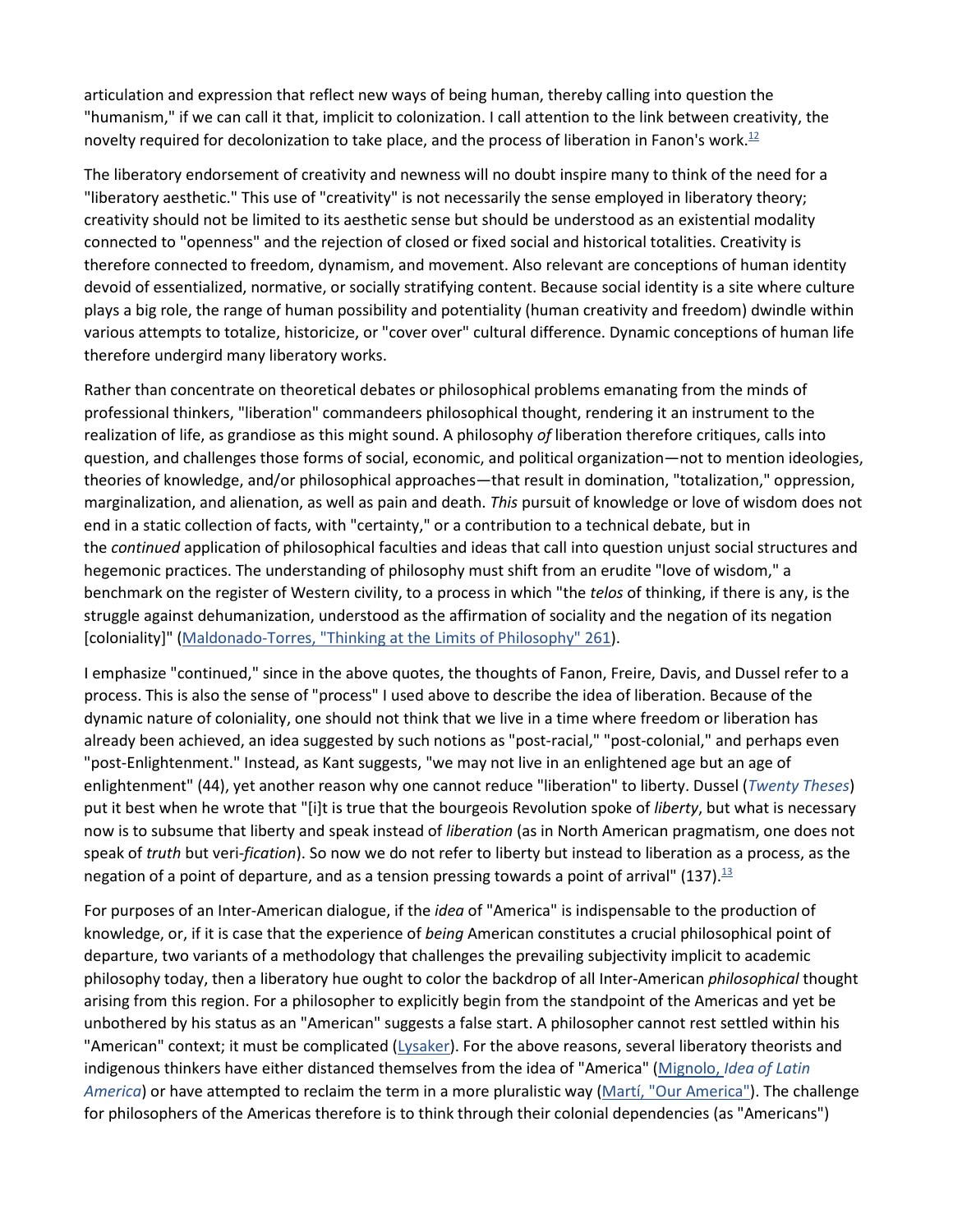using their colonial inheritance (philosophy), an act done in good faith if one is willing to rethink the nature and purpose of philosophical inquiry.

#### NOTES

- [1.](https://muse.jhu.edu/article/696882#f1-text) By *liberation philosophy*, I refer to the Latin American tradition of liberation philosophy. By *liberatory tradition*, I mean the larger understanding of liberatory philosophy that I seek to justify in this essay, one that includes anti-racist, anti-sexist, and other forms of philosophical struggle against oppression.
- [2.](https://muse.jhu.edu/article/696882#f2-text) Secondary literature on liberation philosophy [\(Schutte, "Origins and Tendencies";](https://muse.jhu.edu/article/696882#b45) [Mendieta\)](https://muse.jhu.edu/article/696882#b7) differentiates between a strict or narrow usage of "philosophy of liberation," referring to a specific intellectual movement that occurred in Argentina in the 1970s, and an inclusive use of "philosophy of liberation" that houses a variety of Latin Americans working on liberatory themes (not all from Argentina). For reasons offered in this essay, my attempt to "broaden" or make possible a larger *liberatory tradition* exceeds even those Latin Americans who are *thematically* linked to liberation philosophy.
- [3.](https://muse.jhu.edu/article/696882#f3-text) See the comments made by Manuel Vargas in "Multicultural Philosophy Panel 2: Comparative Philosophy" [\(vimeo.com/](http://vimeo.com/)58932466). For a brief discussion of the difference between a characteristic (or autochthonous) Latin American philosophy and the history of hegemonic conceptions of philosophy in Latin America (one that also explains how they are compatible and not antagonistic), see Nuccetelli et al. 1-[2.](https://muse.jhu.edu/article/696882#b19)
- [4.](https://muse.jhu.edu/article/696882#f4-text) I am drawing from Carlos Astrada's description of two ways of formulating the philosophical significance of Latin America, that is, as either a metaphysical question pertaining to Latin American existence (understood in a Heideggerian sense) or in terms of the inseparability of the subject-object of consciousness (the more Husserlian route). See [Dussel, "Philosophy in Latin America" 16.](https://muse.jhu.edu/article/696882#b7)
- [5.](https://muse.jhu.edu/article/696882#f5-text) This suggests the need to further explore the similarities between "Eurocentrism" (as understood in the sense described above) and white racial normativity, an endeavor that would bring out the "centrality" of white racial normativity as well as the normativity of geopolitics with Europe (and now the North Atlantic) as the center. For more on whiteness as self-contained entity, see [Yancy.](https://muse.jhu.edu/article/696882#b29)
- [6.](https://muse.jhu.edu/article/696882#f6-text) Quijano and Wallerstein argue that Americanity unfolds in four interrelated ways: coloniality, ethnicity, racism, and the concept of newness itself (550).
- $Z<sub>1</sub>$  "Coloniality" is the term used to describe the power dynamic implicit to colonialism yet capable of surviving decolonial processes. Coloniality is not necessarily the rule of a particular imperial regime, like that that of Spain in what became Mexico or Peru, but the power dynamic implicit to colonialism leading to stratified social hierarchies divided in terms of class, land rights, race, gender, political power, or education, and even in terms of "knower" or "object-known." Although national liberation may take place, and thus a society may be "post-colonial," there is a sense in which the power dynamics implicit to colonization (i.e., coloniality) may still be operational. For more on coloniality, see Quijano and [Wallerstein;](https://muse.jhu.edu/article/696882#b40) [Quijano \("Coloniality of Power"\);](https://muse.jhu.edu/article/696882#b40) and [Maldonado-Torres \("On the Coloniality of Being"\).](https://muse.jhu.edu/article/696882#b27) See also Lugones [\("Heterosexualism"\)](https://muse.jhu.edu/article/696882#b24) for a critique of Quijano revealing how coloniality, especially in terms of narrow and overly biologized accounts of gender and sexual difference, remains persistent within the work of someone like himself.

#### [8.](https://muse.jhu.edu/article/696882#f8-text) In the *Philosophy of Liberation*, Dussel states:

I am trying, then, to take space, geopolitical space, seriously. To be born at the North Pole or in Chiapas is not the same thing as to be born in New York City. … Philosophy, when it is really philosophy and not sophistry or ideology, does not ponder philosophy. It does not ponder philosophical text, except as a pedagogical propaedeutic to provide itself with interpretive categories. Philosophy ponders the nonphilosophical; the reality. But because it involves reflection on its own reality, it's set out from what already is, from its own world, its own system, its own space.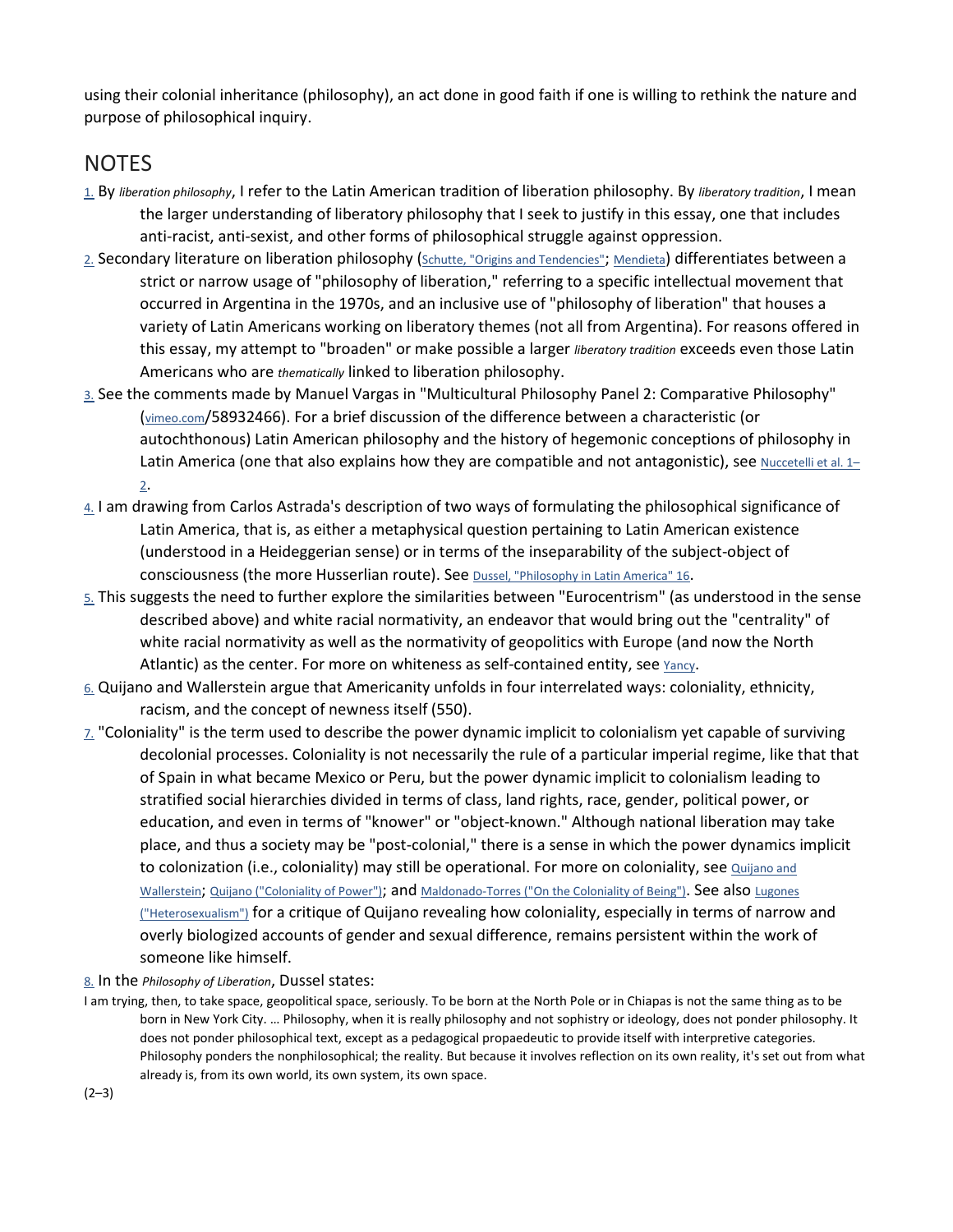- [9.](https://muse.jhu.edu/article/696882#f9-text) See Sánchez (*[Contingency and Commitment](https://muse.jhu.edu/article/696882#b44)*) for an account of the significance of place in regard to his reading of Mexican existentialists, especially the introduction, "From Prejudice to Violence," which I take to be a kind of apology. See also **Ellacuría 107-12**.
- [10.](https://muse.jhu.edu/article/696882#f10-text) The liberatory-philosophical focus on suffering is shared with, if not inspired by, the work of liberation theologians. "Liberation theology," explains Christopher Rowland,

is a theology which is explored not just in tutorial or seminar but engages the whole person in the midst of a life of struggle and deprivation. It is theology which, above all, often starts from the insights of those men and women who have found themselves caught up in the midst of that struggle, rather than being evolved and handed down to them by ecclesiastical or theological experts.

(2)

- Liberation theology begins from the experience of those suffering at the hands of economic exploitation and neoliberal imperialism, not to mention those experiences and circumstances afforded by histories of colonialism. Its point of departure is not "detached reflection on Scripture and tradition but the present life of the shanty towns and land struggles, the lack of basic amenities, the carelessness about the welfare of human persons, the death squads and the shattered lives of refugees," to quote Rowland once again (2). Schutte (*[Cultural Identity](https://muse.jhu.edu/article/696882#b45)* 173–73; ["Origins and Tendencies" 270–71\)](https://muse.jhu.edu/article/696882#b47) offers a brief explanation for why a philosophy of liberation and theology of liberation ought to be viewed as two separate types of projects.
- [11.](https://muse.jhu.edu/article/696882#f11-text) From a Latin American perspective, Simón Bolívar's "Address to the Angostura Congress" is a great example of the specious nature of national independence.
- [12.](https://muse.jhu.edu/article/696882#f12-text) Along these lines, one should think about the importance of the Harlem Renaissance to Alain Locke; I think Fanon's thoughts point to how one should interpret the "New" of the "New Negro."
- [13.](https://muse.jhu.edu/article/696882#f13-text) Dussel offers a more expansive account of the parallel between verification and liberation in his *Ethics of Liberation*, 165 [§ 3.1 "Pragmatism of Charles S. Pierce"].

#### REFERENCES

Bell, Derrick. *Faces at the Bottom of the Well: The Permanence of Racism*. Basic Books, 1992.

Bolívar, Simón. "Address to the Angostura Congress." *Nineteenth-Century Nation Building and the Latin* 

*American Intellectual Tradition: A Reader*, edited by Janet Burke and Ted Humphrey, Hackett, 2007, pp. 3–22.

- Cerutti-Guldberg, Horacio. "Actual Situation and Perspectives of Latin American Philosophy of Liberation." *The Philosophical Forum*, special double issue, "Latin American Philosophy Today," vol. 20, nos. 1–2, 1988– 1989, pp. 43–61.
- Césaire, Aimé. *Discourse on Colonialism*. Translated by Joan Pinckam, Monthly Review P, 2000.

Davis, Angela Y. "Unfinished Lecture on Liberation—II." *Philosophy Born of Struggle: Anthology of Afro-American Philosophy from 1917*, edited by Leonard Harris, Kendall/Hunt Publishing, 1983, pp. 130–36.

- Du Bois, W. E. B. *The Souls of Black Folk*. Dover Thrift Edition, 1994.
- Dussel, Enrique. *Ethics of Liberation in the Age of Globalization and Exclusion*. Translated by Eduardo Mendieta et al., translation edited by Alejandro A. Vallega, Duke UP, 2013.
- ———. "Europe, Modernity, and Eurocentrism." *Nepantla: Views from the South*, vol. 1, no. 3, 2000, pp. 465–78.
- ———. *The Invention of the Americas: Eclipse of "the Other" and the Myth of Modernity*. Translated by Michael D. Barber, Continuum, 1995.
- ———. "Philosophy in Latin America in the Twentieth Century: Problems and Currents." *Latin American Philosophy: Currents, Issues, Debates*, edited by Eduardo Mendieta, Indiana UP, 2003, pp. 11–53. **[End Page 19]**
- ———. *Philosophy of Liberation*. Translated by Aquilina Martinez and Christine Morkovsky, Wipf & Stock Publishers, 1985.
- ———. *Politics of Liberation: A Critical World History*. Translated by Thia Cooper, SCM Press, 2011.
- ———. *Twenty Theses on Politics*. Translated by George Ciccariello-Maher, Duke UP, 2008.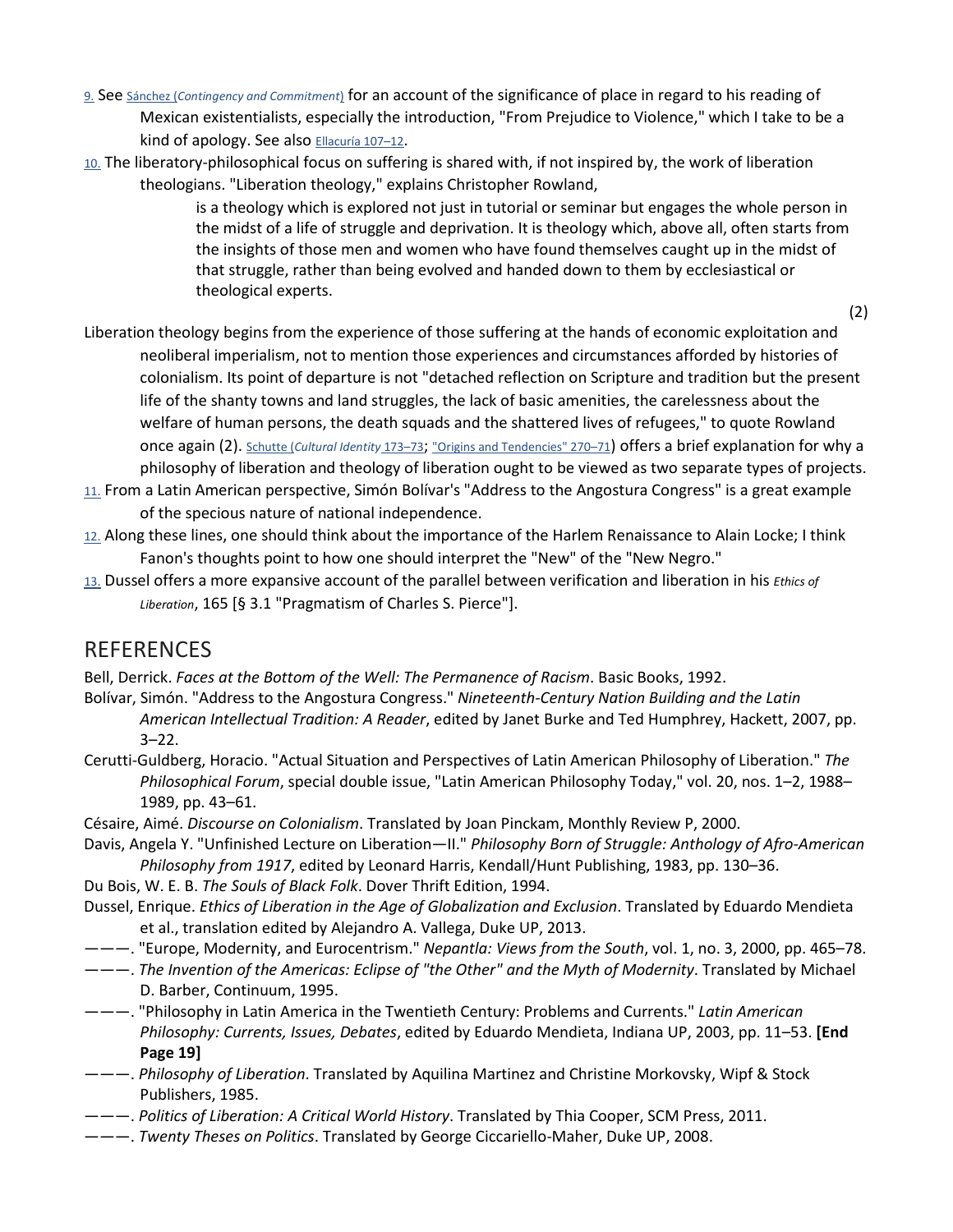Ellacuría, Ignacio. "The Liberating Function of Philosophy (1985)." *Essays on History, Liberation and Salvation*, edited by Michael E. Lee, Orbis Books, 2013, pp. 93–119.

- Fanon, Frantz. *The Wretched of the Earth*. Grove Press, 1963.
- Fernández, Carlos. "La Raza and the Melting Pot: A Comparative Look at Multiethnicity." *Racially Mixed People in America*, edited by Maria P. P. Root, Sage, 1992, pp. 126–43.
- Frankowski, Alfred. *The Post-Racial Limits of Memorialization: Toward a Political Sense of Morning*. Lexington Books, 2015.
- Freire, Paulo. *Pedagogy of the Oppressed*. Translated by Myra Berman Ramos, Continuum, 1968.
- Gandolfo, David Ignatius. "Liberation Philosophy." *A Companion to Latin American Philosophy*, edited by Susana Nuccetelli et al., Wiley-Blackwell, 2010, pp. 85–198.
- Harris, Leonard. *Philosophy Born of Struggle: Anthology of Afro-American Philosophy from 1917*. Kendall/Hunt Publishing, 1983.
- Henry, Paget. *Journeys in Caribbean Thought: The Paget Henry Reader*. Edited by Jane Anna Gordon et al., Rowman & Littlefield, 2016.
- Kant, Immanuel. *Perpetual Peace and Other Essays*. Hackett, 1983.
- Locke, Alain. *Race Contacts and Interracial Relations*. Edited by Jeffrey C. Stewart, Howard UP, 1992.
- Lugones, María. "Heterosexualism and the Colonial/Modern Gender System." *Hypatia*, vol. 22, no.1, 2007, pp. 186–209.
- Lugones, María, and Joshua M. Price. Translators' Introduction. *Indigenous and Popular Thinking in América*. By Rodolfo Kusch. Duke UP, 2010, pp. lv–lxx.
- Lysaker, John. "Essaying America: A Declaration of Independence." *Journal of Speculative Philosophy*, vol. 26, no. 3, 2012, pp. 531–53.
- Maldonado-Torres, Nelson. "Césaire's Gift and the Decolonial Turn." *Radical Philosophy Review*, vol. 9, no. 2, 2006, pp. 111–38.
- ———. "On the Coloniality of Being." *Cultural Studies*, vol. 21, no. 2, 2007, pp. 240–70.
- ———. "Thinking at the Limits of Philosophy and Doing Philosophy Elsewhere: From Philosophy to Decolonial Thinking." *Reframing the Practice of Philosophy: Bodies of Color, Bodies of Knowledge*, edited by George Yancy, State U of New York P, 2012, pp. 251–70.
- Marcuse, Herbert. *An Essay on Liberation*. Beacon Press, 1969.
- Márquez, Iván. "Liberation in Theology, Philosophy, and Pedagogy." *A Companion to Latin American Philosophy*, edited by Susana Nuccetelli et al., Wiley-Blackwell, 2010, pp. 297–311.
- ———. Preface. *Contemporary Latin American Social and Political Thought*. Edited by Iván Márquez, Rowman & Littlefield, 2008, pp. xi–xiii.
- Martí, José. "Our America." *Nineteenth-Century Nation Building and the Latin American Intellectual Tradition: A Reader*, edited by Janet Burke and Ted Humphrey, Hackett, 2007, pp. 258–68.

McKenna, Erin, and Scott L. Pratt. *American Philosophy: From Wounded Knee to the Present*. Bloomsbury, 2015.

Mendieta, Eduardo. "Philosophy of Liberation." *Stanford Encyclopedia of Philosophy*, Spring 2016 ed., edited by Edward N. Zalta, [plato.stanford.edu/archives/spr2016/entries/liberation/.](http://plato.stanford.edu/archives/spr2016/entries/liberation/)

Mignolo, Walter. *The Idea of Latin America*. Blackwell, 2005.

Nuccetelli, Susana et al., editors. Introduction. *A Companion to Latin American Philosophy*, Wiley-Blackwell, 2007, pp. 1–6.

- O'Gorman, Edmundo. *The Invention of America*. Indiana UP, 1961.
- Orosco, José-Antonio. *Cesar Chavez and the Common Sense of Nonviolence*. U of New Mexico P, 2008.
- Quijano, Aníbal. "Coloniality of Power, Eurocentrism, and Latin America." *Nepantla: Views from the South*, vol. 1, no. 3, 2000, pp. 533–80.
- Quijano, Aníbal, and Immanuel Wallerstein. "Americanity as a Concept, or the Americas in the Modern World-System." *International Journal of Social Sciences*, no. 134, 1992, pp. 549–57.
- Rowland, Christopher. "Introduction: The Theology of Liberation." *The Cambridge Companion to Liberation Theology*, 2nd ed., edited by Christopher Rowland, Cambridge UP, 2007, pp. 1–16.